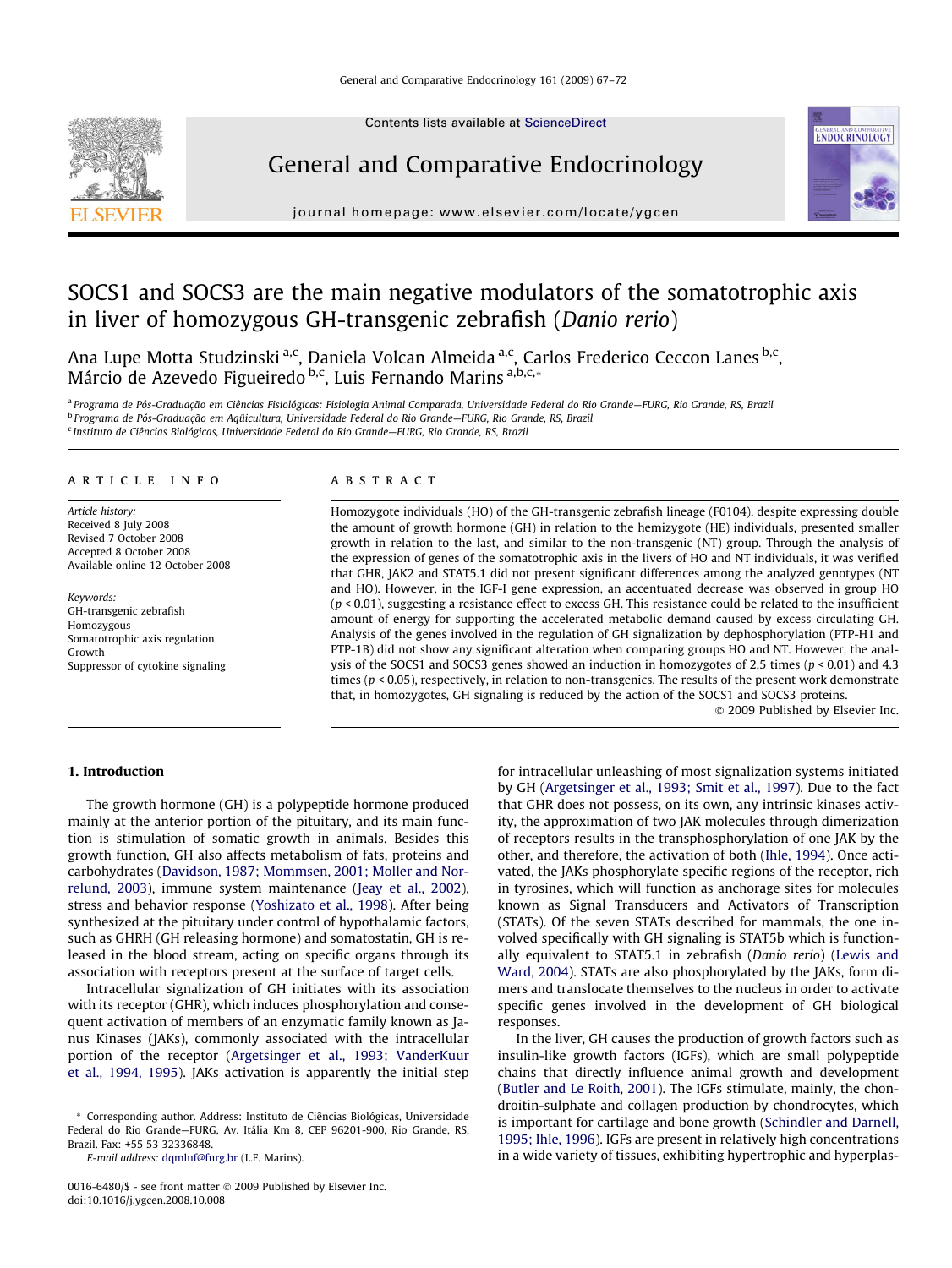<span id="page-1-0"></span>tic properties, being particularly important regulators of myogenesis, exercising an endocrine, autocrine and paracrine role in the integration of tissue-specific regulation and other biological events ([Kamegai et al., 2005\)](#page-5-0).

There are various mechanisms that control the GH intracellular signalization pathway in the case of circulating hormone excess. STATs activity can be regulated by inhibitory proteins such as SOCS (Suppressor of Cytokine Signaling), dephosphorylation processes by tyrosine-phosphatases (PTPs), or by degradation of the GH/ GHR/JAK complex through ubiquitin action. However, most genetic models utilized nowadays for studying regulation of the expression of genes involved in the GH intracellular signalization pathway are for mammals. Recently, [Figueiredo et al. \(2007a\)](#page-5-0) produced a genetically modified zebrafish model (Danio rerio) which can be utilized for studies of the intracellular signalization of this hormone. This lineage was designated F0104 and is characterized by overexpressing a GH gene of exogenous origin. Hemizygote and homozygote individuals of this lineage were analyzed for growth and expression of genes related to the somatotrophic axis ([Figueiredo et al., 2007b\)](#page-5-0). Results obtained in this study demonstrated that, despite the fact that the homozygotes were expressing almost twice as much GH, they presented a lower hepatic IGF-I expression than the hemizygotes, with a consequent decrease in body growth rate. Additionally, it was verified that the homozygotes presented a lower condition factor in relation to the remaining genotypes, as a result of their catabolic state. In this manner, this transgenic lineage can be utilized as a genetic model for the study of expression of genes involved in the GH intracellular signalization pathway regulation, since it was observed hemizygote fish present accelerated growth, while homozygotes, despite presenting higher GH levels, seem to have intracellular signalization blocked in some way. In this context, the objective of the present study was to analyze the expression of genes related to somatotrophic axis (GHR, JAK2, STAT5.1 and IGF-I) and establish if the control of this intracellular signalization pathway in the livers of homozygotic fish of the F0104 lineage occurs through decrease in expression of somatotrophic axis-related genes or by increase in expression of genes that code for inhibitory proteins such as SOCS1 and SOCS3, or phosphatases such as PTP-H1 and PTP-1B.

## 2. Materials and methods

#### 2.1. Obtainment of transgenic fish

Transgenic fish of lineage F0104 utilized in the present work carried two transgenes, constructed from the  $\beta$ -actin promoter of carp (Cyprinus carpio), directing gene expression of the green fluorescent protein (GFP) and cDNA of growth hormone of marine silverside fish Odonthestes argentinensis (msGH). Strategy for simultaneous transfer of these to constructions permits the development of a fish lineage transgenic for GH gene, which presents fluorescence under ultraviolet light, making transgene identification quite easy ([Figueiredo et al., 2007a\)](#page-5-0). In order to obtain different genotypes, crossing between hemizygote individuals of lineage F0104 were performed, through which a mendelian proportion of 25% homozygote (HO), 50% hemizygote (HE) and 25% non-transgenic (NT) individuals was obtained. HO individuals were identified by presenting a higher level of fluorescence under UV light and a higher expression of exogenous GH gene than HE. For the growth experiment, the three classes of obtained genotypes were utilized. However, for gene expression analyses, only HO and NT individuals were utilized.

## 2.2. Growth experiments

For the growth experiment, 5-week-old juveniles were utilized. HO, HE and NT groups were reared for a 23-week period in aquariums with capacity of 25 L, with water temperature around 28  $\degree$ C and photoperiod of 14 h light/10 h dark. Fish were fed daily with 5% total biomass, with commercial feed (ColorBits, Tetra). In each group, at least 30 individuals were utilized, in triplicate. Biometry was performed every 2 weeks until the 15th week, with final biometry performed 8 weeks after that. For biometry, individuals were anesthetized with tricaine (0.1 mg/ml), weighed and returned to the aquariums.

#### 2.3. RNA extraction and semiquantative RT-PCR

After 23 weeks of rearing, NT and HO individuals were sacrificed and their livers removed. Total RNA was extracted using TRIzol Reagent (Invitrogen, Brazil), according to manufacturer instructions. Approximately 5 µg total RNA extracted from the liver were utilized for complementary DNA (cDNA) synthesis with reverse transcriptase enzyme (Superscript III RT, Invitrogen, Brazil) and primer AP (5'-GGCCACGCGTCGACTAGTAC(T)<sub>17</sub>-3', Invitrogen, Brazil), according to protocol suggested by the manufacturer. Synthesized cDNA was utilized as template for gene-specific PCRs. All reactions were performed in a 12.5  $\mu$ L volume, containing 1.25  $\mu$ L of 10X PCR buffer (Invitrogen, Brazil),  $0.375 \mu L$  MgCl<sub>2</sub> (50 mM),  $0.25$  µL DNTP (10 mM),  $0.25$  µL each primer (0.2 µM),  $0.5$  µL cDNA (dilution 1:10), 0.1 µL Platinum Taq polymerase (5 U/µL) (Invitrogen, Brazil) and 9.525 µL pure water (Invitrogen, Brazil). Protocol consisted of 1 min at 94 °C, 30 s at 94 °C, 30 s at 60 °C, 1 min at 72 °C, with a final extension step of 5 min at 72 °C. The number of cycles utilized for each gene was established in order to avoid the reaction's plateau phase. Analyzed genes, GenBank accession number, number of utilized cycles and primer sequences are described in Table 1. For amplification of the IGF-I gene, it was necessary a nested PCR protocol. In this case, the first PCR was performed utilizing 35 cycles in a reaction containing the forward primer described in Table 1 and primer AUAP (5'-GGCCACGCGTC-GACTAGTAC-3', Invitrogen, Brazil), which anneals in an anchorage site placed in the poli(T) tail of cDNA. Approximately 1  $\mu$ l of first PCR product was utilized as template in the second PCR reaction, which utilized the same conditions of the first, but with a larger number of cycles (37) and the more internal reverse primer de-

#### Table 1

Gene-specific primers used for RT-PCR analysis, PCR amplicon size, GenBank accession numbers and number of PCR cycles used for each pair of primers (for more detail see Section 2).

| Gene (GenBank Accession No.) | Amplicon size (bp) | Number of cycles | Forward Primer (5'-3')  | Reverse Primer (5'-3')         |
|------------------------------|--------------------|------------------|-------------------------|--------------------------------|
| GHR (XM683592)               | 335                | 35               | CTGGTTTCCAGAAGCAGCTC    | ACACCTTGAGTTGGGAATGC           |
| [AK2 (MN131093)              | 486                | 35               | CCACAGCAGTTATAAGTCGTTCC | AGTCTGTAGTAGCCGTCGATCAG        |
| STAT5.1 (AAT95391)           | 522                | 35               | TTTGTGAATAAACAGCAAGCTCA | <b>CTCTTCTACATGCCTCGCTACAT</b> |
| IGF-I (AF268051)             | 345                | 37               | GGCATTGGTGTGATGTCTT     | <b>GTGTGTCGTTGTGCTCGTA</b>     |
| SOCS1 (DO350479)             | 291                | 35               | CAGAGCGACGTTTTCTTTACACT | GAGGAAGTCTTTGAGGATTGGTT        |
| SOCS3 (DQ333315)             | 329                | 32               | ATAACCCACAGCAAGTTGGATAA | <b>GTCTGCAGGAAAAACGACTTGT</b>  |
| PTP-H1 (AF097477)            | 203                | 35               | ATCCACCTGAAGTGAGGGATTAT | TGACTTGACAAAATCCAGGAAGT        |
| PTP-1B (NM130924)            | 351                | 35               | GAAAATCTGTCGACACAGGAAAC | ACCCTCTATGAAGGCAAGGTAAG        |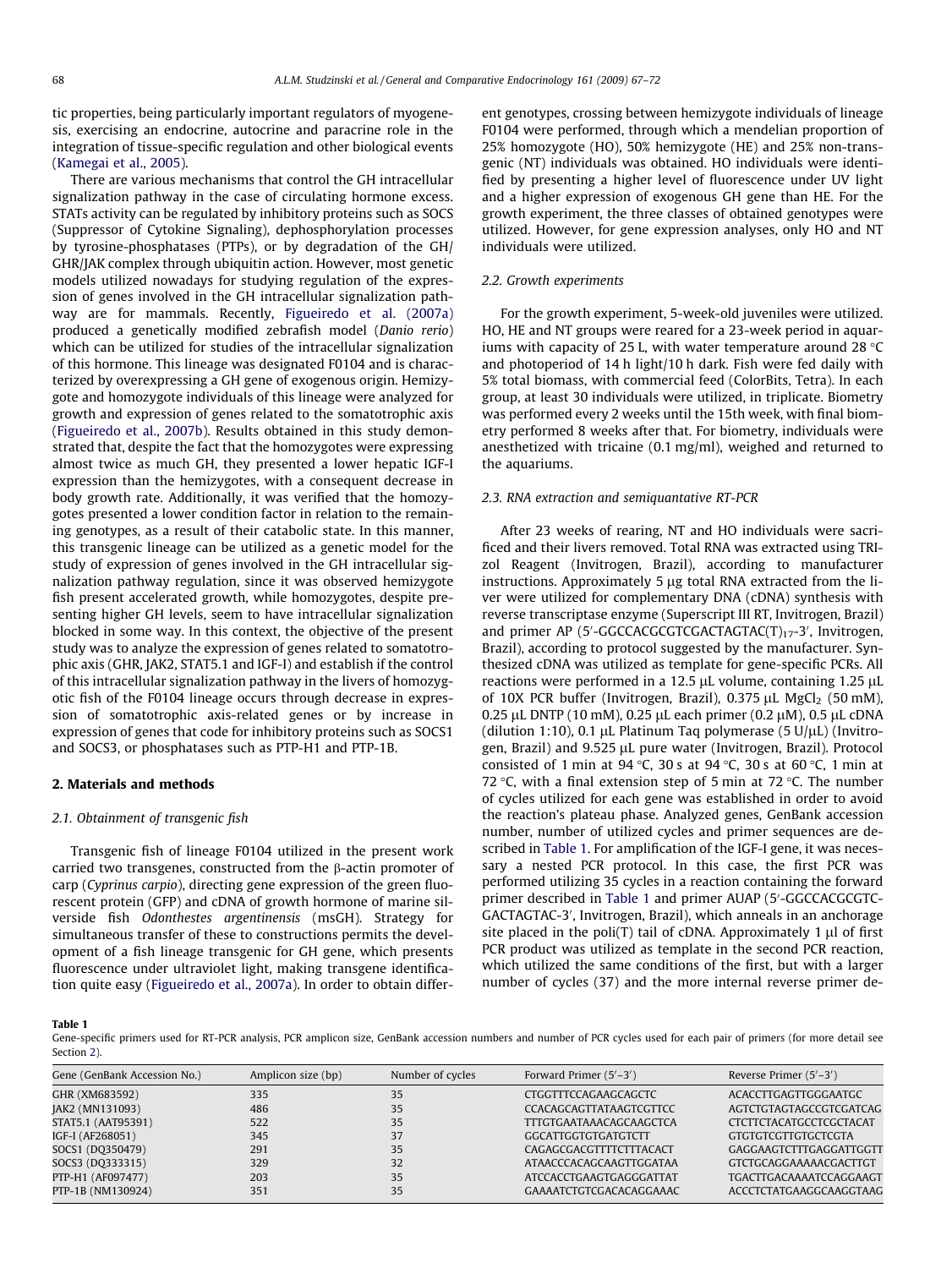scribed in [Table 1.](#page-1-0) b-actin gene was utilized as control for the relative quantification of gene expression, permitting normalization of results. For amplification of this gene, primers ZFBAC-FOR (5'-CCCTTGTTCACAATAACCT-3') and ZFBAC-REV  $(5' -$ TCTGTTGGCTTTGGGATTCA-3<sup>,</sup>) were utilized ([Pang and Ge, 2002\)](#page-5-0). PCR products were analyzed in 1.5% agarose gels stained with ethidium bromide (500 ng/ml) and photodocumentated. The obtained bands were analyzed by densitometry utilizing 1Dscan Ex software version 3.1 (Scanalytics, USA).

## 2.4. Statistical analyses

For testing differences in growth between HO, HE and NT individuals and in gene expression between HO and NT individuals, ANOVA was utilized, followed by multiple comparisons of means



Fig. 1. Growth of different genotypes of GH-transgenic zebrafish (Danio rerio). NT: non-transgenic; HE: hemizygous, and HO: homozygous. Different letters indicate significant differences ( $p < 0.01$ ) among fish groups.

(Tukey;  $p < 0.05$ ). Presumptions of normality and homogeneity of variance were previously tested, with data being transformed when necessary. Analyses were performed with software Statistica version 6.0 (Statsoft, USA).

#### 3. Results

## 3.1. Growth

After 23 weeks, HE individuals reached a final mean weight  $(\pm$ SE) of 414.8 mg  $\pm$  22.8, significantly higher than the weight attained by individuals of groups HO (266.6 mg  $\pm$  15.3; p < 0.01) and NT (272.6 mg  $\pm$  11.7;  $p$  < 0.05). Fig. 1 shows that the difference between HE and HO individuals is significant from the eleventh week on, while between HE and NT the difference was only significant from the fifteenth week onward. Between groups HO and NT, no statistically significant differences were observed in any of the performed biometrics.

## 3.2. Gene expression

Results obtained from the analyses of the somatotrophic axis gene expression (GHR, JAK2, STAT5.1 and IGF-I), comparing individuals from 23-week-old HO and NT groups, are shown in Fig. 2. For GHR, JAK2 and STAT5.1 expression, no significant difference was observed between the analyzed genotypes. However, in the IGF-I gene expression analysis an expressive decrease in group HO ( $p < 0.01$ ; Fig. 2d) was observed. In this case, IGF-I expression in group HO is approximately 30% of the expression level encountered for individuals of group NT.

Expression results for the somatotrophic axis regulator genes (SOCS1, SOCS3, PTP-H1 and PTP-1B) are demonstrated in [Fig. 3.](#page-3-0) SOCS1 and SOCS3 analyses point to a significant increase in the expression of both genes in group HO, as shown in [Fig. 3c](#page-3-0) and d. For SOCS1, an induction of approximately 2.5 times was observed



Fig. 2. Gene expression in liver of non-transgenic (NT) and homozygous (HO) GH-transgenic zebrafish (Danio rerio). (a) GHR, (b) JAK2, (c) STAT5.1 and (d) IGF-I. Data are expressed as mean  $\pm$  SE (n = 3). Asteristic (\*\*\*) indicate significant differences (p < 0.01).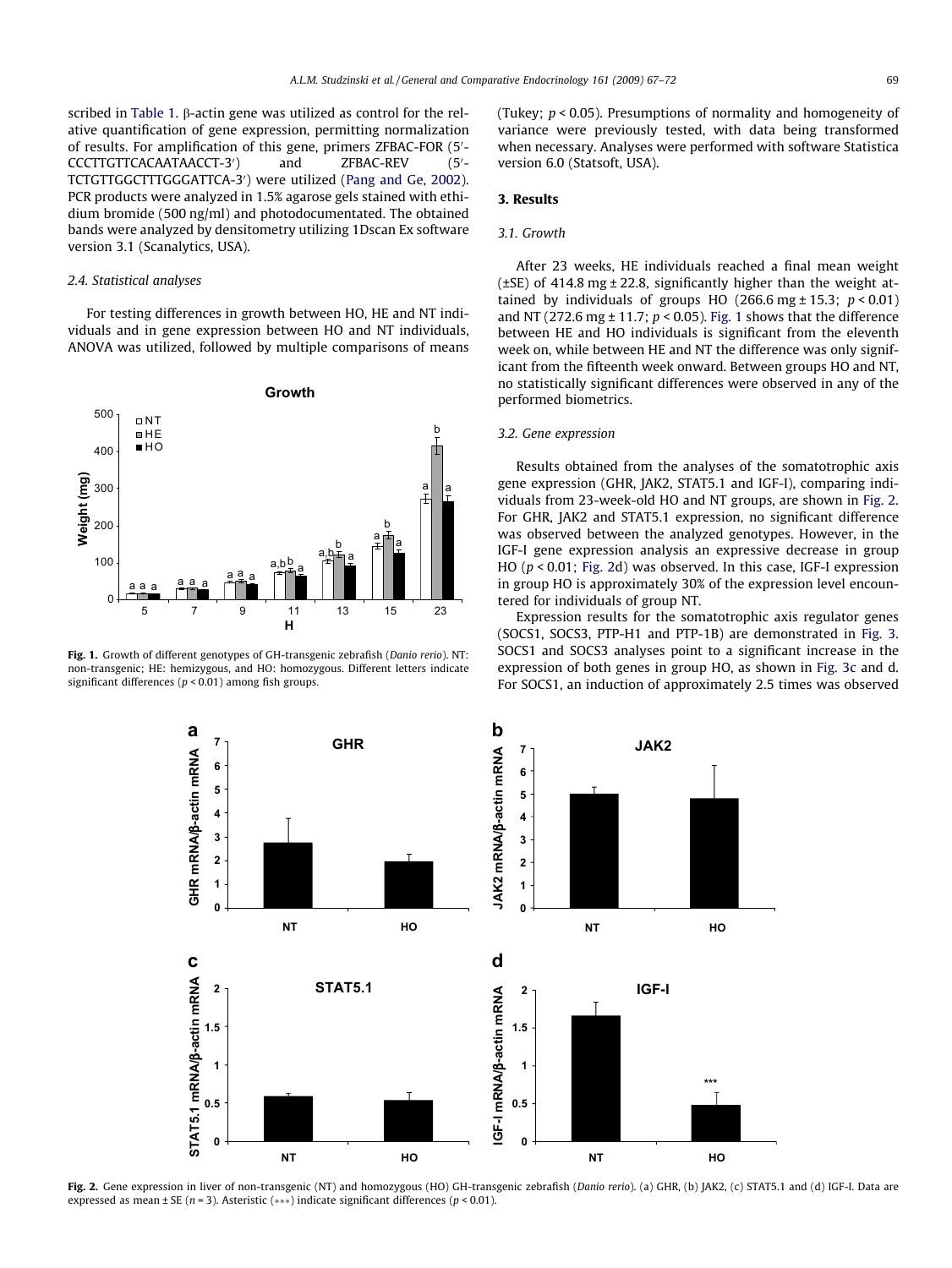<span id="page-3-0"></span>

Fig. 3. The expression levels of the (a) PTP-H1, (b) PTP-1B, (c) SOCS1 and (d) SOCS3 genes in zebrafish (Danio rerio) liver. HO: homozygous and NT: non-transgenic. Data are expressed as mean ± SE (n = 3). Asteristic (\*) and (\*\*\*) indicate significant differences (p < 0.05) and (p < 0.01), respectively.

for group HO compared to group NT ( $p$  < 0.01), while for SOCS3 an induction of 4.3 times was observed in the same comparison  $(p < 0.05)$ . For genes related to regulation of signalization of the somatotrophic axis, through dephosphorylation, both PTP-H1 and PTP-1B did not show any significant alteration when comparing groups HO and NT (Fig. 3a and b).

#### 4. Discussion

The growth experiment performed in the present study demonstrated that the different genotypes of the F0104 lineage present conflicting characteristics when referring to effective growth. Individuals homozygotic (HO) for exogenous GH gene, which expressed double the hormone quantity in relation to hemizygotes (HE), demonstrated a similar growth to the non-transgenic fish group (NT). On the other hand, HE transgenic fish presented a significant growth increase in relation to the other analyzed genotypes. In the comparison with the HO group, difference was significant already on the eleventh week, while in the comparison with the NT group, difference was only observed on the 15th week. These results provide evidence for existence of an optimum level of circulating GH, above which a mechanism of decrease of somatotrophic axis signalization probably initiates. This hypothesis was recently raised by [Figueiredo et al. \(2007b\),](#page-5-0) while working with the same lineage utilized in the present study, demonstrated that excess GH does not increase, proportionally, GHR and IGF-I expression, presenting a condition of resistance to excess GH.

Due to the fact that GH is a multiple-function hormone, it is evident that its excess can cause a wide variety of collateral effects which could lead the organism to a stressful situation. Physiological and behavioral alterations produced in a situation of excess GH in the animal's metabolism are not yet fully understood. Studies utilizing transgenic models overexpressing the GH gene have already demonstrated some of these important alterations, such as: decrease in fertility ([Cecim et al., 1995a,b](#page-4-0)), increase in oxygen consumption [\(Cook et al., 2000; Mckenzie et al., 2003](#page-5-0)) premature aging [\(Wolf et al., 1993; Bartke et al., 1998\)](#page-5-0), hyperinsulemia and resistance to insulin [\(Dominici et al., 2005\)](#page-5-0), and decrease in learning and memory ([Meliska et al., 1997](#page-5-0)). Recently, [Rosa et al. \(2008\)](#page-5-0) identified a significant increase in oxygen consumption and production of reactive oxygen species (ROS) in homozygote individuals of the F0104 lineage utilized in the present study. These authors verified a significant decrease in the expression of the gene which codifies for glutamate cysteine ligase (GCL) enzyme, responsible for tripeptide glutathione synthesis, a key element of the antioxidant defense system. In this same sense, [Leggatt et al. \(2007\),](#page-5-0) working with GH-transgenic coho salmon (Oncorhynchus kisutch), also observed a reduction in GCL activity in relation to non-transgenic individuals. This same fact has been observed in GH-transgenic mice, where an increment in GH levels was demonstrated to be associated with an increased metabolic demand ([Carlson](#page-4-0) [et al., 1999\)](#page-4-0), increasing ROS production by mitochondria ([Muradi](#page-5-0)[an et al., 2002; Fridovich, 2004](#page-5-0)) as well as superoxide production and lipids and proteins oxidation, which indicates a situation of elevated oxidative damage ([Rollo et al., 1996; Brown-Borg et al.,](#page-5-0) [2001\)](#page-5-0). These evidences indicate that GH excess has the potential of generating oxidative stress in fish and mammals, possibly compromising growth by the imposition of an additional energetic cost that does not occur when a favorable relation exists between available energy and circulating GH level.

In the case of the animal being in an unfavorable energetic situation, the necessity for decreasing signalization of the somatotrophic axis exists, with consequent decrease in IGF-I production, which is the main effecter of the somatotrophic actions induced by GH. The first available mechanism to the animal is the utilization of a negative feedback system on the GH production in the pituitary gland. Although this system is efficient in controlling the physiological effects of GH, not only GH itself as well as IGF-I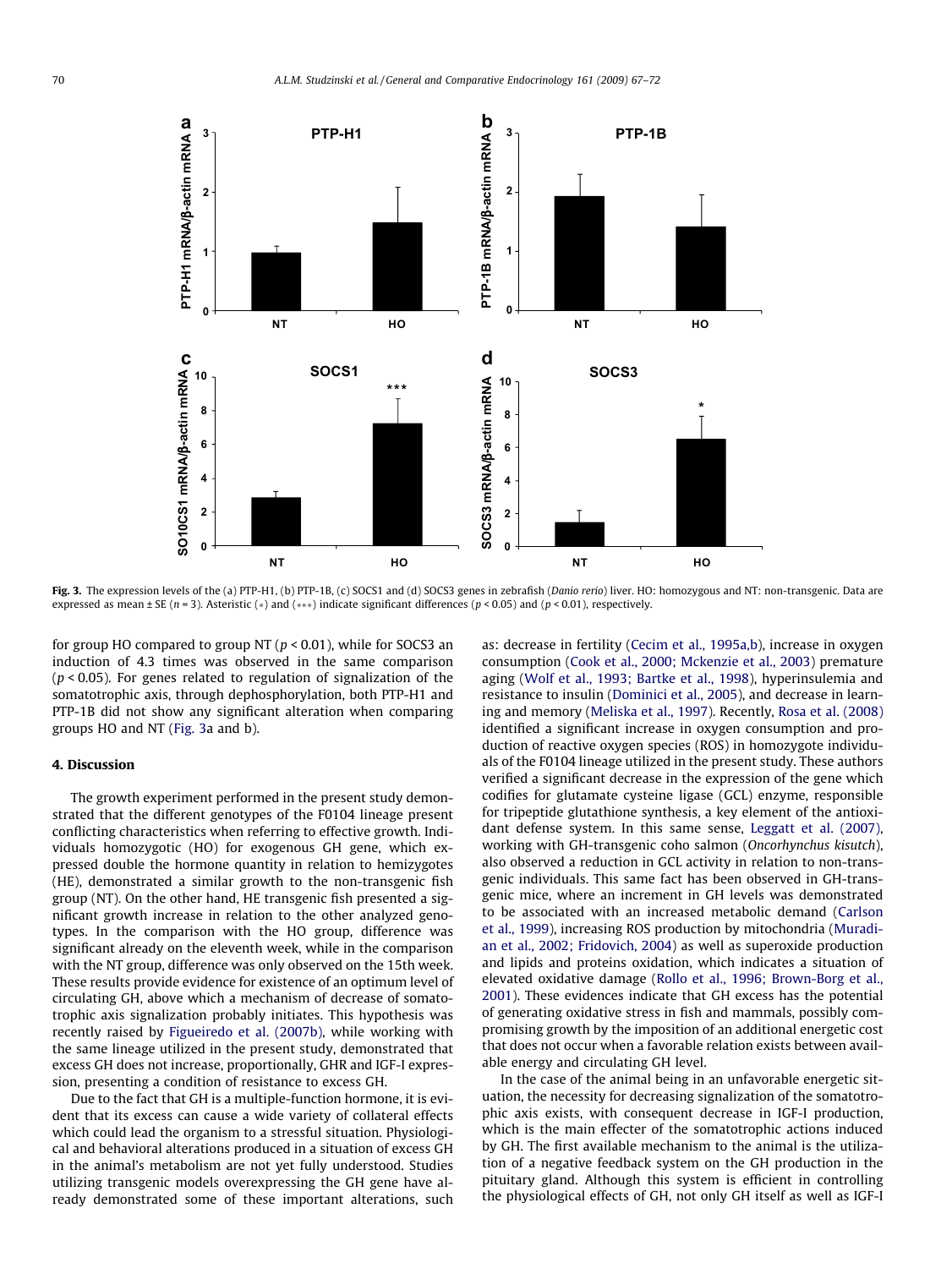<span id="page-4-0"></span>can negatively modulate the synthesis and liberation of the pituitary hormone. However, in the case of transgenic fish, this system is inefficient due to the fact that exogenous GH is under transcriptional control of a promoter that does not respond to the negative modulators. This fact has already been demonstrated for the F0104 lineage by [Figueiredo et al. \(2007b\)](#page-5-0), who demonstrated that the HE and HO transgenic individuals presented a significant decrease in the expression of endogenous GH at the pituitary gland. Therefore, although the transgenic animal is able to decrease endogenous GH production, it cannot affect the exogenous hormone production. In this situation, the organism needs to utilize other available mechanisms for blocking intracellular GH signalization, turning the cells into resistant targets to the excess-circulating hormone. Analysis of IGF-I gene expression in the model utilized in this work showed a very significant decrease of this gene in group HO when compared to group NT. This fact indicates a decrease in intracellular signalization of the somatotrophic axis in homozygote fish of the F0104 lineage, which corroborated the results observed in the growth experiment.

Based on the fact that a negative control of GH signalization in group HO exists, one of the possibilities for explaining this resistance to circulating GH could be the decrease in expressions of genes that codify for the GH receptor (GHR), for the kinase associated to the receptor (JAK2), and for the main transcription factor which leads information to the cell nucleus (STAT5.1). Results obtained based on the expression of these genes did not indicate any significant difference in the comparison between HO and NT individuals. This indicated that the levels of these proteins probably maintain themselves identical in the two analyzes groups. Therefore, it is evident that the growth level observed in group HO is related to the decrease in IGF-I expression and that HO individuals are utilizing a negative control mechanism of this signalization pathway which is not related to the decrease in the main components of the somatotrophic axis, but to regulatory proteins that act on these components.

Regulation of the GH intracellular signalization pathway occurs through a complex mechanism involving the coordinated action of various negative regulators, whose main targets apparently are JAKs and STATs phosphorylated by activated GHR [\(Herrington](#page-5-0) [and Carter-Su, 2001; Flores-Morales et al., 2006\)](#page-5-0). Two of these mechanisms were tested in the present study, with the first being constituted by proteins known as SOCS (Suppressors of Cytokine Signaling), and the second by phosphatases PTP-H1 and PTP-1B, which are also involved in GH intracellular signalization control.

Many studies have identified three different types of phosphatases involved GH intracellular signalization control: 1) SHP1 (SH2 domain-containing protein-tyrosine phosphatase 1, also known as PTP-1), which bonds to STAT5 phosphorylated at the nucleus, attenuating signalization [\(Ram and Waxman, 1997](#page-5-0)); 2) PTP-1B induces GHR dephosphorylation in the endoplasmatic reticule ([Frangioni et al., 1992\)](#page-5-0), fact which suggests an endocytosis mechanism of GHR, such as already demonstrated for other receptors of this family [\(Haj et al., 2002\)](#page-5-0); and 3) PTP-H1, which bonds to phosphorylated GHR ([Pasquali et al., 2003](#page-5-0)).

Analysis of PTP-H1 and PTP-1B genes expression did not show any significant alteration between groups HO and NT, suggesting that the GH intracellular signalization control observed in group HO does not utilize dephosphorylation of GHR bonded to the cellular membrane and neither is related to the receptor internalization process. Differently from phosphatases, the results of SOCS1 and SOCS3 expression analyses demonstrated a significant increase in the expression of both genes, suggesting that HO transgenics utilize this mechanism for controlling excess GH signalization. Of the twelve SOCS identified in fish, only eight are encountered in mammals [\(Jin et al., 2007\)](#page-5-0). In general, SOCS protein levels are constitutively low in cells, but their expression is rapidly induced by stimulation with different cytokines or growth factors, including GH ([Fujimoto and Naka, 2003\)](#page-5-0). Among these members, SOCS1 and SOCS3 bond directly to JAK and inhibit its kinasic activity, while other members of this family act competing with STATs for the anchorage sites presents in the receptor [\(Kopchick and Andry,](#page-5-0) [2000](#page-5-0)).

Although SOCS1 and SOCS3 present structural similarities, their action mechanisms are different. SOCS1 bonds specifically to the JAK2 activation site, which should be phosphorylated in order to permit the enzyme to perform its kinasic activity ([Yasukawa](#page-5-0) [et al., 1999](#page-5-0)) or signalizing for the ubiquitin degradation system. On the other hand, SOCS3 can bond to JAK2 inhibiting its activity or to the receptor (GHR), impeding the STATs from bonding to it, as described by some authors ([Hansen et al., 1999; Ram and Wax](#page-5-0)[man, 1999\)](#page-5-0). Taking into account these information, we can conclude that the homozygote individuals (HO) of the F0104 lineage present growth disproportional to the expressed GH level due to the fact that they utilize a negative regulation system for GH intracellular signalization based on the action of SOCS proteins on the kinasic activity of the JAK2 enzyme, which is associated to the GH receptor. It is worth emphasizing that fish utilized in the present study were cultured in food control conditions (5% biomass/ day), fact which could have been decisive for the results here obtained. Food quantity offered to homozygote individuals was probably insufficient for supplying the energetic demands metabolism accelerated by excess circulating GH. In this situation there is not enough energy for growth and the animal is obligated to regulate negatively the somatotrophic axis, culminating in a situation of resistance to the hormone and decrease in hepatic IGF-I production.

To our knowledge, this is the first work to suggest a negative control mechanism of the somatotrophic axis in a GH-transgenic fish model. The utilization of homozygote individuals of the F0104 lineage permitted a comparative model, which demonstrated the existence of an optimal level of hormone action, above which the organism is obligated to turn to a negative regulation system of the somatotrophic axis. This negative regulation permits that the animal save energy that would otherwise be destined to growth, and apply it to systems that counterbalance the collateral effects that excess circulating hormone most certainly provokes on the organism.

#### Acknowledgments

The authors thank Maíra Proietti for revision of the manuscript. This work was supported by the Brazilian agencies: CNPq (Conselho Nacional de Desenvolvimento Científico e Tecnológico) and CAPES (Coordenação de Aperfeiçoamento de Pessoal de Nível Superior).

## References

- Argetsinger, L.S., Campbell, G.S., Yang, X., Witthuhn, B.A., Silvennoinen, O., Ihle, J.N., Carter-Su, C., 1993. Identification of JAK2 as a growth hormone receptorassociated tyrosine kinase. Cell 74, 237–244.
- Bartke, A., Brown-Borg, H.M., Bode, A.M., Carlson, J., Hunter, W.S., Bronson, R.T., 1998. Does growth hormone prevent or accelerate aging? Exp. Gerontol. 33, 675–687.
- Brown-Borg, H., Johnson, W.T., Rakoczy, S., Romanick, M., 2001. Mitocondrial oxidant generation and oxidative damage in ames dwarf and GH transgenic mice. J. Am. Aging Assoc. 24, 85–100.
- Butler, A.A., Le Roith, D., 2001. Control of growth hormone by the somatropic axis: growth hormone and the insulin-like growth factors have related and independent roles. Annu. Rev. Physiol. 63, 141–164.
- Carlson, J.C., Bharadwaj, R., Bartke, A., 1999. Oxidative stress in hypopituitary dwarf mice and in transgenic mice overexpressing human and bovine GH. Age 22, 181–186.
- Cecim, M., Kerr, J., Bartke, A., 1995a. Effects of bovine growth hormone (bGH) transgene expression or bGH treatment on reproductive functions in female mice. Biol. Reprod. 52, 1144–1148.